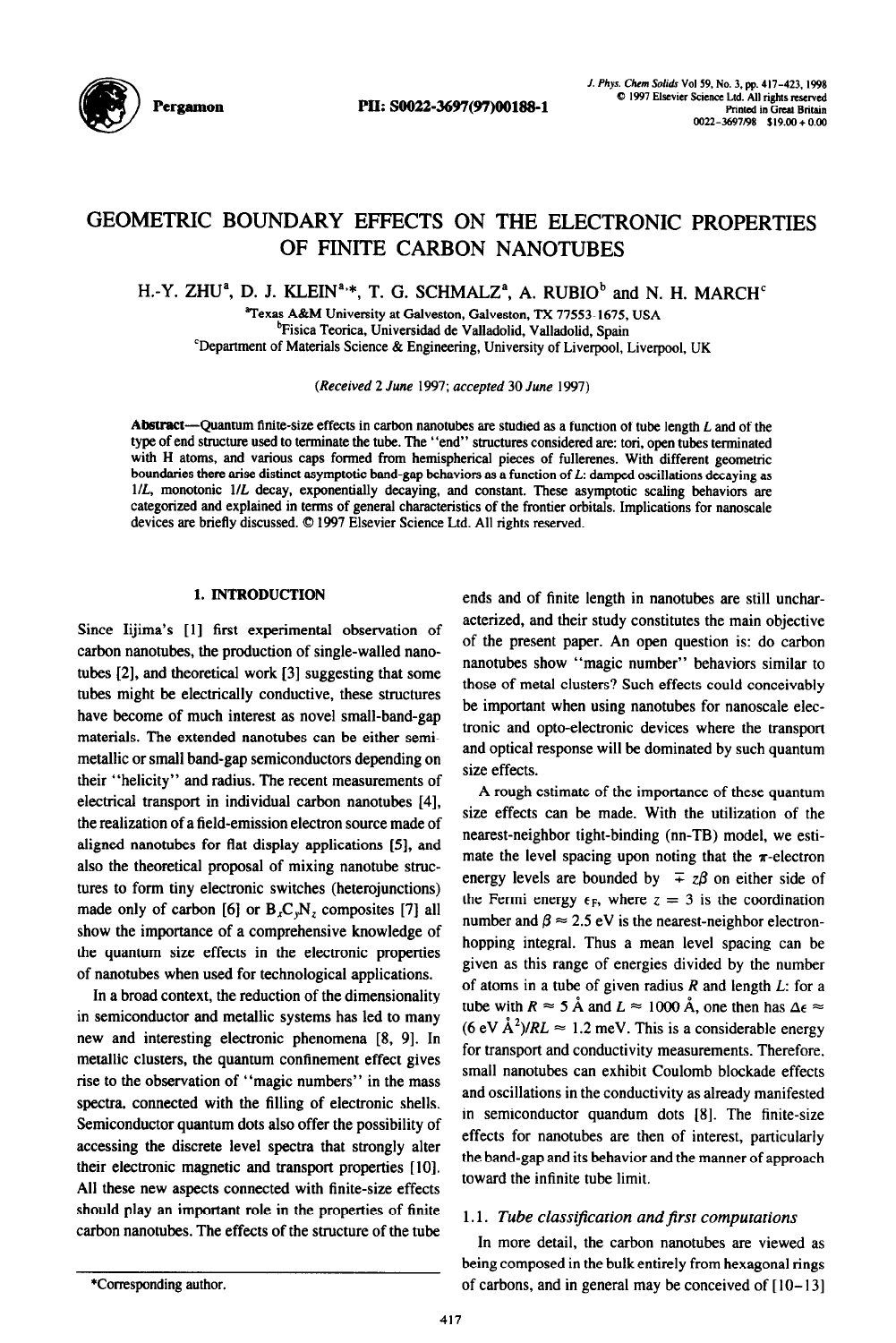as graphite strips rolled into tubes. As such the tubes are characterized in terms of two minimal graphite latticevector displacements such as to be equivalent on a tube. Here we follow [11], and express such a pair of vectors as integral multiples,  $t_+$  and  $t_-$ , of two ring-center to ring-center basis vectors at 120" to one another, and such that  $0 \le t_- \le t_+ > 0$ . The electronic behavior of infinite tubes is straightforward: tubes with  $t_{+} - t_{-}$  divisible by 3 have small band-gaps and are likely to be metallic or semimetallic, while all other tubes have substantially larger gaps (when diameters are similar)  $[10-13]$ .

For real tubes, however, there remains the question of the possible structures of the ends of the tubes, and naturally there remains the related question of the effects of these end structures on the properties of the tubes. Here we address band-gaps (or better HOMO-LUMO gaps, since the structures are to be finite), it being presumed that the structures are neutral, with one nominally  $\pi$  electron per carbon. Of course the curvature of the nanotubes modifies the hybridization (and often diminishes the value for the  $\beta$  integrals), but most of the discussion here is phrased in terms of the simple nn-TB model, the qualitative conclusions reached being in accord with the checks on the results using more sophisticated computations including  $\sigma,\pi$ mixing, as will be briefly discussed toward the end of this article.

As one step in understanding such finite carbon nanotubes, we have carried out computations on a few hundred structures, first using the simple nn-TB model. The tubes examined have various  $(t_{+},t_{-})$  tube types: first, with the tube diameters  $D \approx (0.78 \text{ Å}) \{ t_{+}^{2} + t_{+}t_{-} + t_{-}^{2} \}^{1/2}$ being in the range from 5 to 20  $\AA$  (and overlapping reasonably with the experimental range  $\sim$ 7-50 Å); and second, with lengths such as to include up to  $\sim$  500 atoms. The different types of ends or boundary conditions studied include:

- open ends clipped off in different ways with hydrogen atoms taking up the remaining carbon valences at the ends;
- carbon-network caps each corresponding to a half of some fullerene with six pentagons arranged in a physically reasonable pattern satisfying the "isolatedpentagon rule" [14];
- cyclic boundary conditions, whence the tubes may be viewed as forming tori composed solely of hexagons.

Within the TB model a variety of behaviors as a function of tube length  $L$  for the HOMO-LUMO gap  $\Delta_l$  are found depending on the  $(t_{+},t_{-})$  classes and the boundary **used** to end the tube. The tori within the simple nn-TB model are often exceptional in comparison with the other finite tubes, and will be considered separately. With reference to the infinite (endless) tubes, the

Table 1. Variety of band-gap behaviors

| Class | $t_{+}$ , $t_{-}$ divisible by 3<br>$(\Delta^0_0 = 0)$ | $t_{+},t_{-}$ not divisible by 3<br>$(\Delta_{\infty}^{0} \neq 0)$                       |
|-------|--------------------------------------------------------|------------------------------------------------------------------------------------------|
| d     | $\Delta_l \approx A_l/L$                               | $\Delta_l \approx \Delta_w + A/L$                                                        |
| ď     | $\Delta_L \approx A/L$                                 | $\Delta_L \approx \Delta_{\infty} + A/L$                                                 |
| e     | $\Delta_L \approx A e^{-\xi L}$                        | $\Delta_L \approx \Delta_{\infty} + Ae^{-\xi L}$ , $\Delta_{\infty} < \Delta_{\infty}^0$ |
| e'    | $\Delta_i=0$                                           | $\Delta_L = \Delta_{\infty} < \Delta_{\infty}^0$                                         |

asymptotic behaviors can be divided into four classes (with a labelling that will be made clearer in the next section):

(d) The gap diminishes toward the infinite-tube result with periodic oscillations in  $L$  of amplitude quenching as l/L.

(d') The gap diminishes toward the infinite-tube result monotonically as l/L.

(e) The gap approaches exponentially fast (with increasing *L)* a value (usually) different from that for the infinite tube.

(e') The gap is constant at a value different from that for the infinite tube.

The gap of the infinite tube (with cyclic boundary conditions) is not necessarily that of the finite tubes even as their length becomes ever larger. We subdivide each of these classes into two depending on whether the infinite tube has a zero gap (i.e., when  $t_{+} - t_{-}$  is divisible by 3) or a gap unequal to zero (when  $t_{+} - t_{-}$  is not divisible by 3). E.g., class (d) divides into  $(d_0)$  and  $(d \pm 0)$ .

These various cases are summarized in Table 1. There,  $\Delta_L$  denotes the gap for a tube of length *L*,  $\Delta_{\infty}$  denotes the limit to which  $\Delta_L$  approaches, and  $\Delta_{\infty}^0$  denotes the gap value for the infinite tube with the usual cyclic boundary conditions. The L-independent parameter *A* depends on the tube ends, while  $A_L$  indicates a parameter which depends periodically on *L*. The *L*-independent "scale" parameter  $\xi$  depends only on  $(t_{+},t_{-})$ . Particular examples for these 0 and  $\neq$  0 cases are shown in the gap vs. *L* plots of Figs 1 and 2. In Fig. 1 cases  $(d_0)$  and  $(e_0)$  are shown, while case  $(e_0')$  is not shown but occurs (e.g.) for the open-ended tube with  $(t_+,t_-) = (6,6)$  or  $(12,0)$  when the ends are of the form in Fig. 3(c). The only cases found of  $(d_0')$  are when  $t_-=0$  and  $t_+$  is divisible by 3, as for  $(t_{+},t_{-}) = (9,0)$  with a fullerene cap. In Fig. 2 examples for  $(d \neq 0')$ ,  $(e \neq 0)$  and  $(e \neq 0')$  are shown. Figs 1 and 2 also show gaps for a couple of tori, which will be discussed later. In several cases the behaviors displayed in the figures have been checked to notably longer lengths and have been found to persist, so that the true asymptotic behaviors are presumably revealed even on such relatively short tubes (and such is supported by the arguments of the next section). A few cases, such as  $(t_{+},t_{-}) = (5,0)$ with ends as in Fig. 3(d), seem to show a rather slow convergence toward the asymptotic value, although as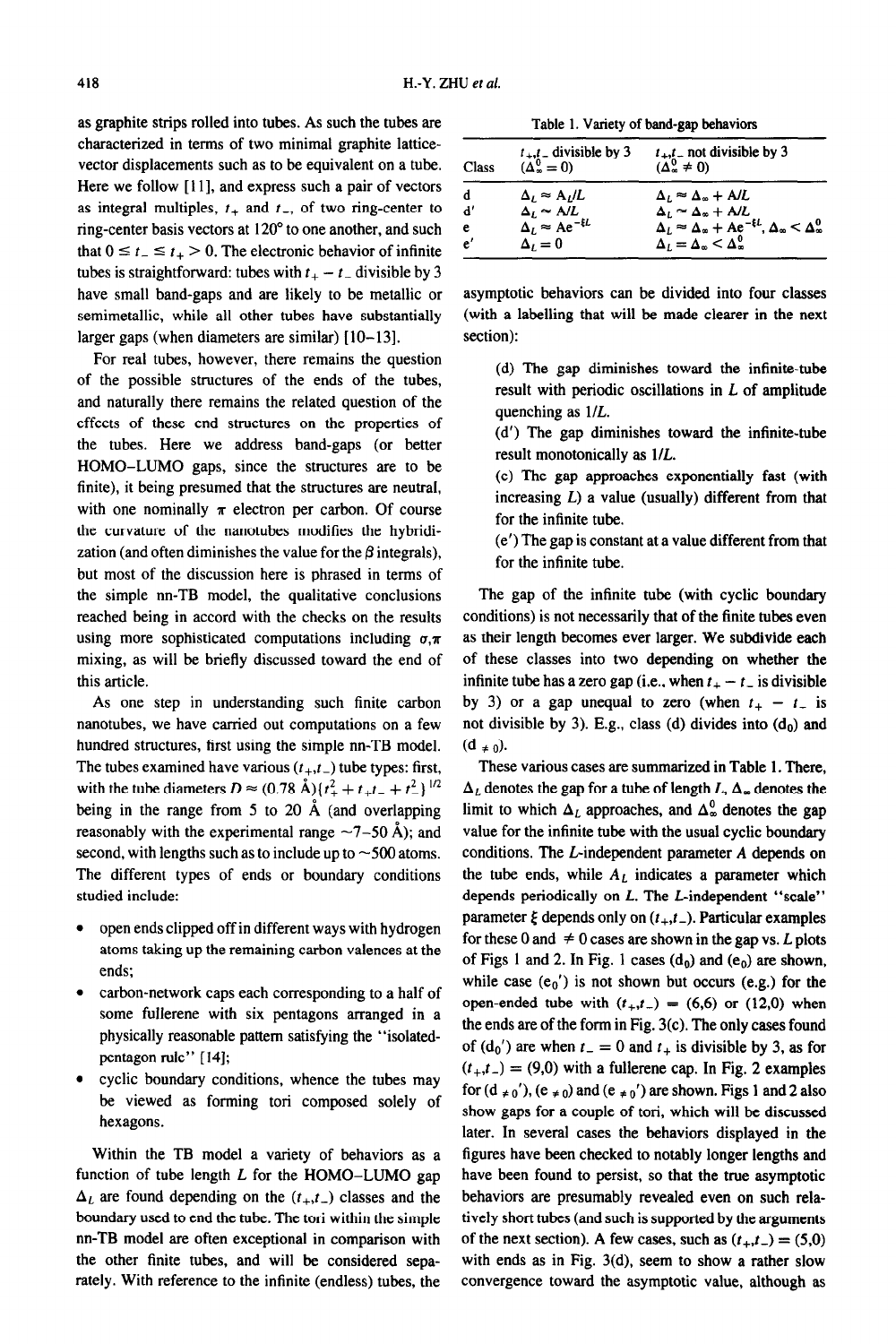

Fig. 1. Gap (in units of  $\beta$ ) vs. tube length L (in unit-cell lengths 2.45 Å for (n,n) tubes and 4.26 Å for (n,0) tubes), for different cases where the infinite tube has a zero-gap. There are two cases of (d<sub>0</sub>) at  $(t_+,t_-) = (5,5)$  and one case of (e<sub>0</sub>) at  $(t_+,t_-) = (9,0)$ ; the solid-dot (d<sub>0</sub>) case involves a  $C_{5v}$  cap which is half of a buckminsterfullerene cage.



Fig. 2. Gap vs. L for cases where the infinite tube (with cyclic boundary conditions) has a non-zero gap. The  $(d_{\neq 0})$  case is for  $(t_{+},t_{-})$  = (8,0) with open ends of the form indicated in Fig. 3(a), and the remaining cases all have  $(t_+,t_-) = (10,0)$ : case  $(d * 0'')$  tori, with delocalized frontier orbitals; (e  $\neq$  a) tubes with caps as in Fig. 3(d); and (e  $\neq$  a) open-ended tubes as in Fig. 3(c), as well as tubes with  $C_{5v}$  symmetry caps from icosahedral C<sub>80</sub> fullerene.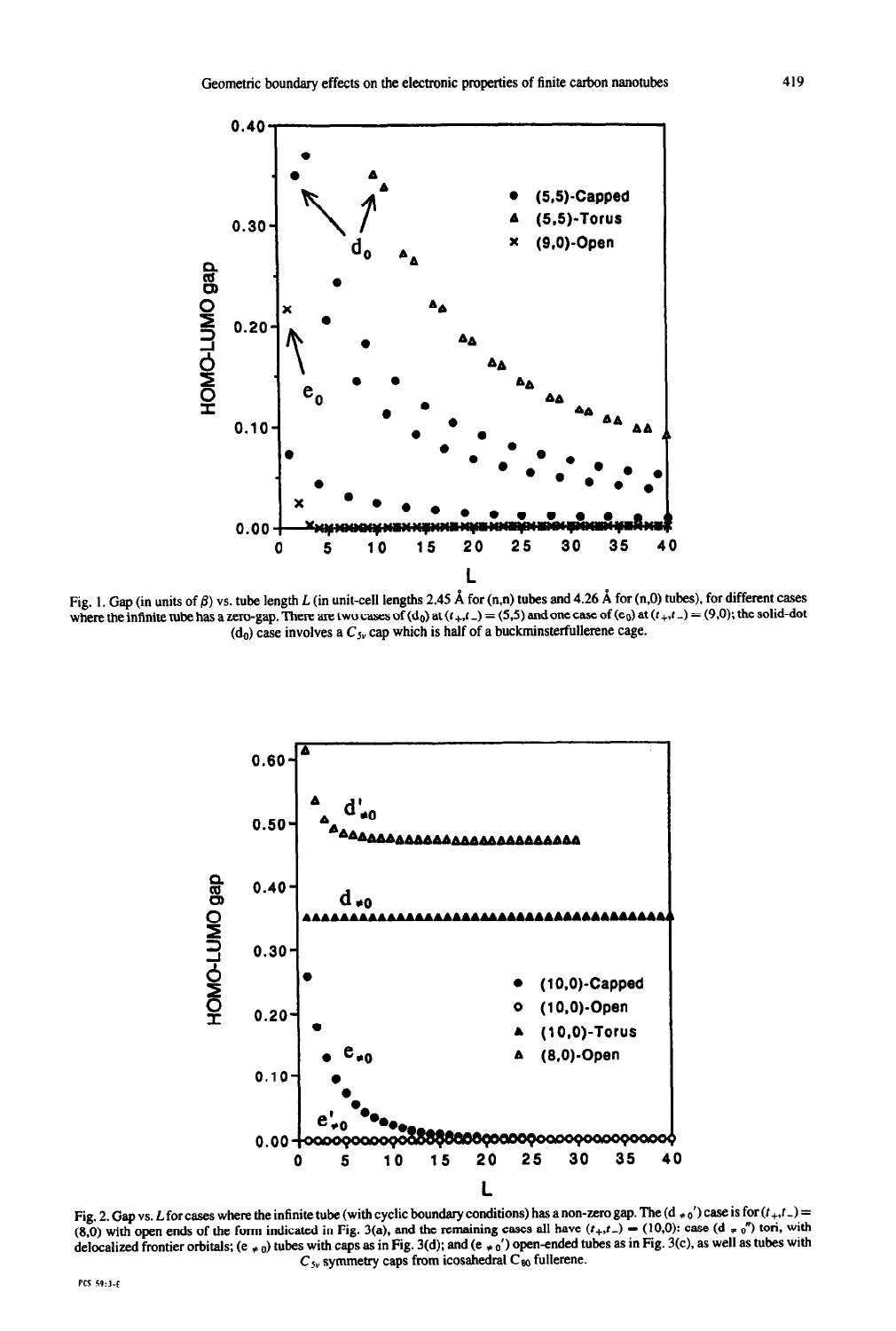

Fig. 3. Different types of tube ends mentioned at different times in the text. In  $(a)$ ,  $(c)$ , and  $(d)$  the dashed bonds at the left and right are the same (the structure being bent into a circle to form a cylinder) and the tube structure continues onward (for a length L) in the downward direction.

we argue in the next section this case should ultimately fall into one of our classes—presumably  $(d \neq 0')$ .

## *1.2. Explanation*

As a first step towards explanation it may be noted that the observed variety of HOMO-LUMO behaviors correlates with the character of the frontier orbitals (i.e., the HOMO and the LUMO). In correspondence to the already noted gap behaviors, there are two broadly different behaviors for the electron density distributions of these frontier orbitals:

 $(d & d')$  delocalized (or bulk) orbitals (with densities more or less uniform along the length of the tube), the individual orbitals having a helical repetition pattern in case (d) and non-helical in case (d');

 $(e \& e')$  end-localized orbitals, with in case  $(e)$  an inverse localization length  $\xi$  such that the density falls like  $e^{-\xi x}$  as a function of the distance x to the nearer end and in case (e') completely end-localized orbitals (for which the density drops to 0 in the bulk of the tube). Frontier orbital densities for examples



Fig. 4. Density vs. axial position for the frontier orbitals of  $(t_{+},t_{-})$  $= (10,0)$  tubes with length  $L = 20$ . The type (d) case is for a torus, the type (e) case is for a tube capped as in the inset of Fig. l(b), with end-localized charge density, and the (e') case is for an open tube with completely end-localized charge density. These cases are correlated with the different behaviors of the band-gap shown in Fig. 1.



Fig. 5. In (i) the  $1 \times 3$  super-cell, and in (ii) their manner of interrelation. In (iii)-(vi) the four associated occupancy patterns for zero-energy orbitals, with open and shaded circles indicating opposite-signed amplitudes; in (iv) and (vi) the smaller circles correspond to half the amplitude of the larger ones.

of such delocalized and end-localized cases are displayed as a function of the tube's axial coordinate in Fig. 4.

Evidently a structural characterization of the frontier orbitals is desired, and for the nn-TB model this can be achieved to some degree. For a bipartite system (i.e., with A and B sublattices) it is known [15] that the  $\pi$ -MO energies are symmetrically distributed about the average energy. Thus with

$$
H_{nn-TB} \equiv \beta \sum_{i \sim j} \sum_{\sigma} (a_{i\sigma}^{\dagger} a_{j\sigma} + a_{i\sigma}^{\dagger} a_{j\sigma})
$$

one has the levels symmetrically arranged around 0, which for the half-filled band case of interest here corresponds to the Fermi energy  $\epsilon_F = 0$ . Now it is wished to characterize zero-energy MOs, or those (frontier) MOs nearest to 0.

A simple pictorial condition for the existence and character of delocalized zero-energy eigen-orbitals is possible. To this end consider a construction based on a  $1 \times 3$  super-cell of unit cells cut from the graphite lattice, as indicated in Fig. 5(i), with different such super-cells related as indicated in Fig. 5(ii). The patterns in Fig.  $5(iii)$ -(vi) are to represent possible orbitals with the larger circles indicating amplitudes twice those on the smaller circles and the shading or openness of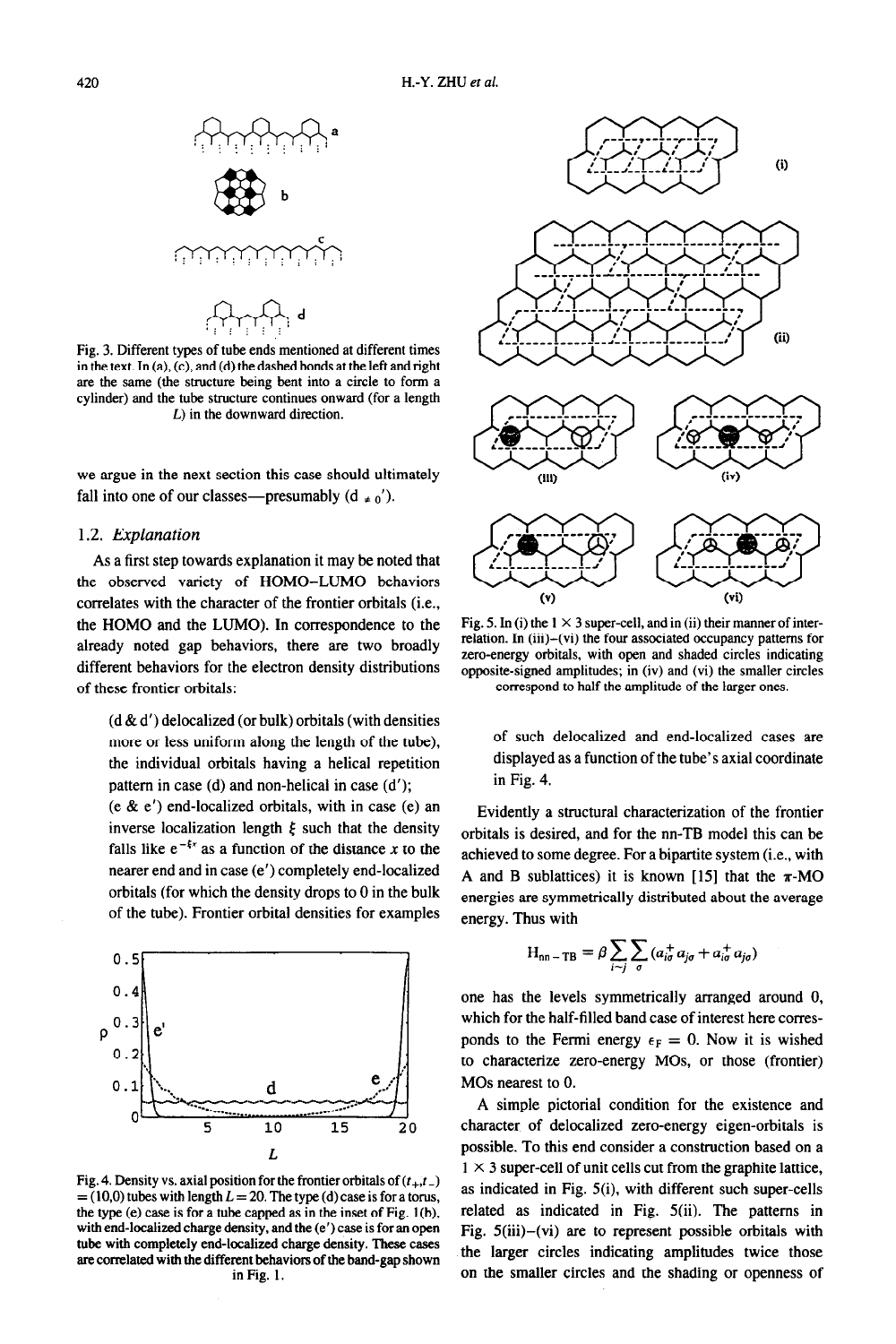the circles indicating the sign of the contribution of the amplitudes. If the whole lattice can be so covered by such super-cells, then with the occupation of every super-cell in one of the four patterns of Fig. S(iii)-(vi) there results a frontier eigen-orbital  $\psi_0$ ; that is, if  $\psi_0$  within a super-cell is chosen as indicated in Fig. S(iii), (iv), (v), or (vi) with all the neighboring cells around it having this same occupation pattern, then (at least within this central super-cell)  $H_{nn-TB}\psi_0 = 0$ . The result is that zero-gap delocalized orbitals arise for finite structures if and only if the boundary conditions are suitable, both around the tube and at the ends of the tube. Thus, if the infinite tube or a torus can be (disjointly) covered by such super-cells, then these patterns give zero-gap orbitals. (For the infinite tube this covering condition is just that  $t_{+} - t_{-}$  be divisible by 3). For other finite- $L$  tubes associated with an infinite-L tube which can be so covered, the band-gap should fall like  $1/L$  toward 0 as  $L$  increases—the fraction  $\sim$  1/L arising here because this is the fraction of the supercell patterns abutting to the ends (where the satisfaction of the zero-eigenvalue condition may fail). A period-3 oscillation in the gap can arise in correspondence with the period-3 manner in which the  $1 \times 3$  super-cells match to the ends. In this regard  $t_-=0$  plays a special role, as in this case (with  $t_{+}$  divisible by 3) the long axis direction of the super-cells can follow around a tube circumference, coming back on itself after  $t<sub>+</sub>/3$  cells. Then the same abutments to the ends occur independently of *L* and no period-3 oscillation results. But this argument fails for  $t_{-} \neq 0$ , since following along the long axis of the super-cells leads from one end of the tube to the other, so that the manner of abutment of the super-cells to the ends oscillates with period 3.

The other zero-gap cases (e<sub>0</sub>) and (e<sub>0</sub>') with  $t_{+} - t_{-}$ divisible by 3 still have bulk orbitals which close in tightly on either side of  $\epsilon_F$ , but there just happen to be end-localized orbitals at the Fermi level  $\epsilon_F$ , at least in the  $L \rightarrow \infty$  limit. This limit is relevant here because these end-localized orbitals typically decay exponentially into the interior of the tube and so interact in pairs (from opposite ends) with a strength  $\sim e^{-\xi L}$  and so give a gap  $\sim e^{-\xi L}$ , as in case (e<sub>0</sub>). If it should happen that the endorbitals are completely localized on the ends (with no gradual decay into the interior), then the case  $(e_0')$  of L-independent zero-gap is obtained.

The remaining cases  $(d \neq 0)$ ,  $(d \neq 0')$ ,  $(e \neq 0)$ ,  $(e \neq 0')$ often (but not always) give a gap unequal to zero persistently. The bulk (i.e., delocalized) orbitals nearest in energy to  $\epsilon_F$  always have a gap unequal to 0, so that the only question is whether any end-localized states end up in this gap. For cases (d  $\neq$  0) and (d  $\neq$  0') the relevant orbitals are not end-localized and generally such orbitals will have a fraction  $\sim 1/L$  of their density next to the ends, so that a gap  $\sim$  1/L occurs. Of course this gap closes toward 0 as the tube diameter is aliowed to

become large (i.e., the graphitic limit is approached). For cases (e  $\neq$  0) and (e  $\neq$  0') end-localized orbitals lie between the bulk orbitals closest to 0, and the types of behavior discussed in cases  $(e_0)$  and  $(e_0')$  arise, though the gap need not close to 0.

Further, it should be noted that typically both the HOMO and LUMO fall into the same class (d, d', e, e'). Delocalized orbitals reside primarily on the bulk of the tube which in this bulk is a bipartite lattice where (for the nn-TB model) the pairing theorem [15] implies that their energies are distributed equally above and below  $\epsilon_F$ . End-localized orbitals generally have energies not so distributed but, for case  $(e_0)$  or  $(e_0')$ , plus and minus combinations give energies split slightly apart equally above and below  $\epsilon_F$ . There remains the possibility of the  $(e \neq 0)$  or  $(e \neq 0')$  case which could occur for one of the frontier orbitals, while the other is of type  $(d_{\neq 0})$ . Having  $(e_0)$  or  $(e_0')$  at the same time as  $(d_0)$  would then only occur with ends of different types.

Finally it is conceivable that there may be some cases with accidently slow convergence. Perhaps this could occur for a circumstance with zero-order non-degenerate delocalized and end-localized orbitals which nevertheless are very close in energy, and so interact at smaller values of *L* before one ultimately dominates and the correct asymptotic behavior is realized. Such a circumstance appears to occur for  $(t_{+},t_{-}) = (5,0)$  with ends as in Fig. 3(d): the frontier orbitals are delocalized with some density on the ends, while energetically adjacent eigen-orbitals are primarily end-localized. The energy gap as a function of  $L$  for the computationally realizable *L* does not clearly exhibit the considered behaviors of Table 1-and indeed the energies do not clearly approach that of the (delocalized) infinite nanotubeall as is consistent with an accidental near degeneracy. That is, if behavior other than that described in Table 1 is found, we believe it is simply because the asymptotic regime has not yet been achieved.

Tori make a special case in that they do not have "ends", so that not only are the frontier orbitals delocalized, but also they have no ends with which to interact. The same arguments apply concerning the covering of the structure with the super-cells of Fig. 5(i) as being needed for a zero-gap. For  $t = 0$  the ability to cover or not is independent of *L,* depending solely on whether  $t_{+}$  is divisible by 3, and thus the gap is a constant independent of *L*. For  $t_{+} - t_{-}$  divisible by 3, certainly every third *L* leads to a zero gap. For  $t_+ - t_-$  not divisible by 3 there is a permanent gap, and different behaviors are expected depending on the location of the gap in k-space of the infinite torus. For the sub-case with  $t = 0$ , the gap is at  $k = 0$ , which is a point always realized for finite *L, so* that the gap is constant (as already otherwise argued above). For other sub-cases the  $L \rightarrow \infty$  gap is at another location  $k_F$  in k-space, whence the frontier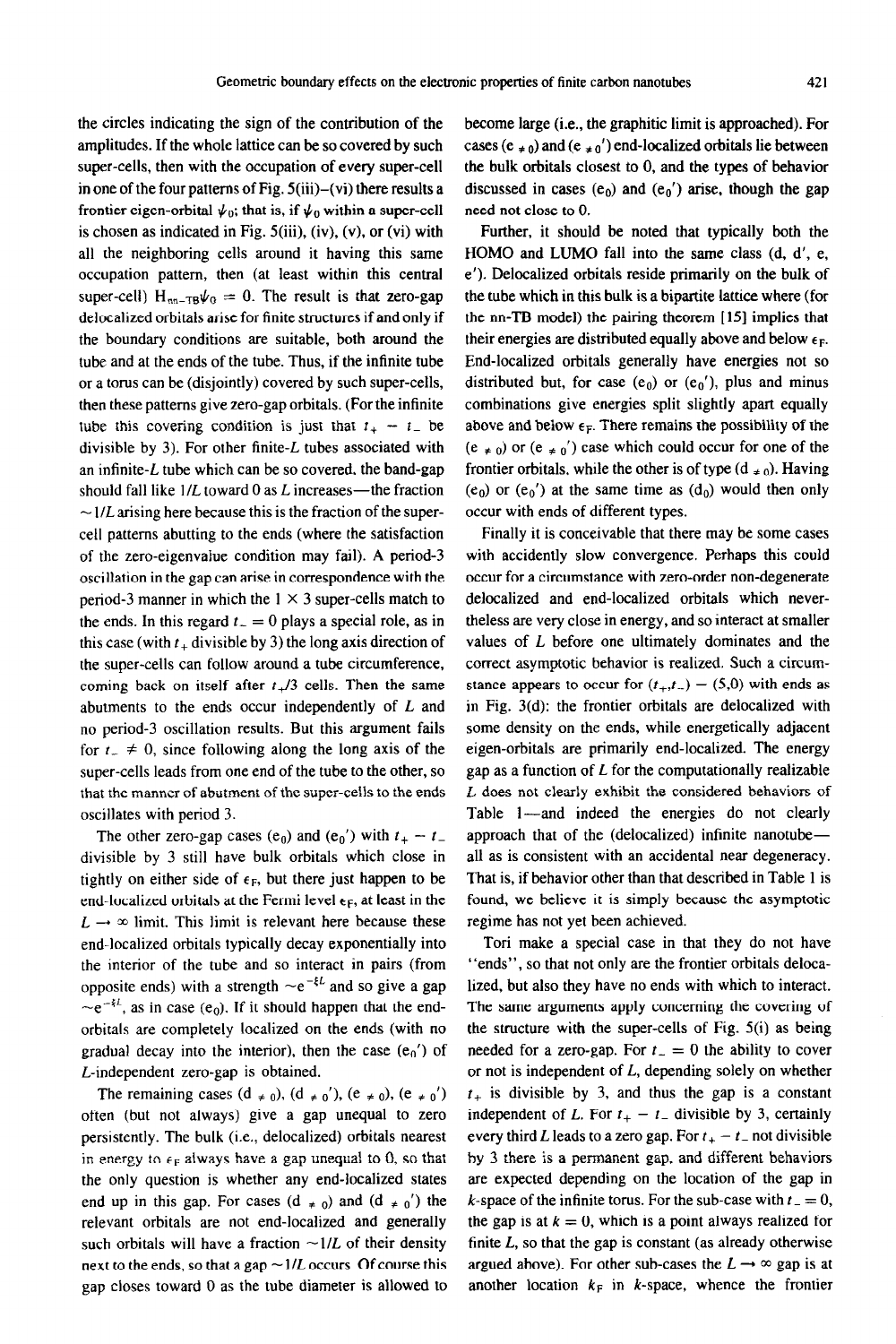orbital bands for  $L \rightarrow \infty$  should vary quadratically near  $k_F$ , so that as the finite-L discretized selections from k-space close in about the minimum, the  $L \rightarrow \infty$  gap should be approached  $\sim 1/L^2$ .

## 1.3. *Higher-order computations*

There is evidence that our general conclusions are robust beyond the simple nn-TB model. Most simply, one may extend the  $\pi$ -electron tight-binding model to include next-nearest-neighbor interactions and nonidentity overlap, so that the new orbital eigenproblem for the orbital energy  $\epsilon$  is

$$
H_{TB}\psi = \epsilon S\psi
$$

where it turns out that  $H_{TB}$  and S are expressible in terms of the simple nn-TB model. The restriction of these operators to their representations on the one-electron space might be abbreviated to  $H_{TB}$  and S, and we further abbreviate  $A = H_{nn-TB}/\beta$ . Then [16] for a network solely of degree 3 sites

$$
H_{TB} = \beta A + \beta'(A^2 - 3I) \quad S = I + sA
$$

where  $\beta'$  is the next-nearest-neighbor electron-hopping integral, s is the nearest-neighbor overlap, and I is the identity matrix. As a consequence:

- the eigenorbitals  $\psi$  are the same as those of  $\mathbf{H}_{nn}$ .
- the eigenvalues  $\epsilon$  are given directly in terms of corresponding ones  $\lambda$  of **A** (or **H**<sub>nn-TB</sub>), as  $\epsilon = {\beta \lambda}$  $+ \beta'(\lambda^2 - 3)/((1 + s\lambda))$ ; and
- this mapping is monotonic in the region of the Fermi energy, which still occurs at  $\epsilon = 0$ .

Thus all the earlier comments regarding the HOMO-LUMO gap and frontier orbitals still apply.

But even a much more elaborate TB model [17] including all valence electrons could be considered, and indeed has been applied for a number of the capped tubes. The results here yield qualitatively the same behaviors (but with splitting smaller by a factor of  $\sim$ 2, some of which may be anticipated because of the reduction in  $\beta$  arising from misalignment of  $\pi$ -orbitals on a curved surface, and some of which may be anticipated from the dependence on  $s$  in the above formula for  $\epsilon$ ). Though the range of tube lengths with these higher-level computations is less, the scaling behaviors found are in accord with those of the more extensive nn-TB computations mode1 already discussed. We have also performed molecular dynamics computations on several of the tubes to check that relaxation effects are very small on the geometries used in the present studies.

#### 2. **DISCUSSION**

**We** have presented a comprehensive identification of the possible behaviors of the gap as a function of tube length, as summarized in Table 1, and we have correlated these behaviors with structural features. Generally, excepting the period-3 oscillations, the gap does not increase as *L* increases, because the non-bulk interactions repelling the two frontier levels fall off with increasing *L.*  The problem of finite-size quantization effects, rather than being a question of 'magic numbers', is better described as a question of 'magic boundary conditions', as mediated by the networks topology.

For high electrical conductivity, what one needs is a gap equal to 0 (or very small) with delocalized bulk orbitals. Basically this does occur for either of the cases  $(d_0)$  or  $(d_0')$ , and it necessarily occurs for  $(e_0)$  or  $(e_0')$ , even though the actual frontier orbitals are end-localized. The delocalized orbitals still tighten down toward  $\epsilon_F$  as  $L$ increases, there just being localized orbitals which tighten down faster. But this does not occur for  $(d \neq 0)$ .  $(d \neq 0')$ ,  $(e \neq 0)$ , or  $(e \neq 0')$ .

In conclusion, we have elucidated the rich variety of realizable behaviors possible for the HOMO-LUMO gap as a function of *L,* and have correlated this with the types of frontier orbitals which in turn correlate with the bulk tube structure and the cap (or end) structure. The bulk structure and the special nature of the end boundary conditions are both often relevant for the type of bandgap. The effects predicted in the present studies should be observable in conductivity and transport measurements in single-wall nanotubes and also in doped composite nanotubes [7]. Furthermore, the cap-induced localized states close to the Fermi level make such capped nanotubes ideal candidates for use as tips for scanning microscopy and electron emission materials [5], because of the expected coherent electron emission from such cap states.

Acknowledgements-The Texas authors acknowledge research support from the Welch Foundation of Houston, Texas. A.R. acknowledges financial support from EC-TMR (Grant ERB 4061 PI 95-1018) and from JCL (Grant VA25/95). A.R. thanks Dr. W.A. de Heer and Dr. X. Blase for helpful discussions at the beginning stages of this work.

#### **REFERENCES**

- 1. Iijima, S., *Nature,* 1991, 354, 56.
- 2. Iijima, S. and Ichihashi, T., *Nature*, 1993, **363,** 603; Bethune, D.S., Klang, C.H., devries, M.S., Gorman, G., Savoy, R., Vazquez, J. and Beyers, R., Nature, 1993, 363, 605; Ajayan, P.M., Cond. Mater. News, 1995, 3, 9; and references therein.
- Mintmire, J.W., Dunlap, B.I. and White, C.T., *Phys. Rev.*  Lett., 1992, 68, 631.
- 4. Dai, H., Wong, E.W. and Leiber, C.M., *Science*, 1996, 272, 523.
- de Heer, W.A., Chatclain, A. and Ugarte, D., *Science,* 1995, 270, 1179.
- Chico, L., Crespi, V.H., Benedict, L.X., Shirley, E.L. and Louie, S.G., *Phys. Rev. Len.,* 1996,76,971; Charlier, J.C., Ebbesen, T.W. and Lambin, Ph., Phys. *Rev. B,* 1996, 53, 11108.